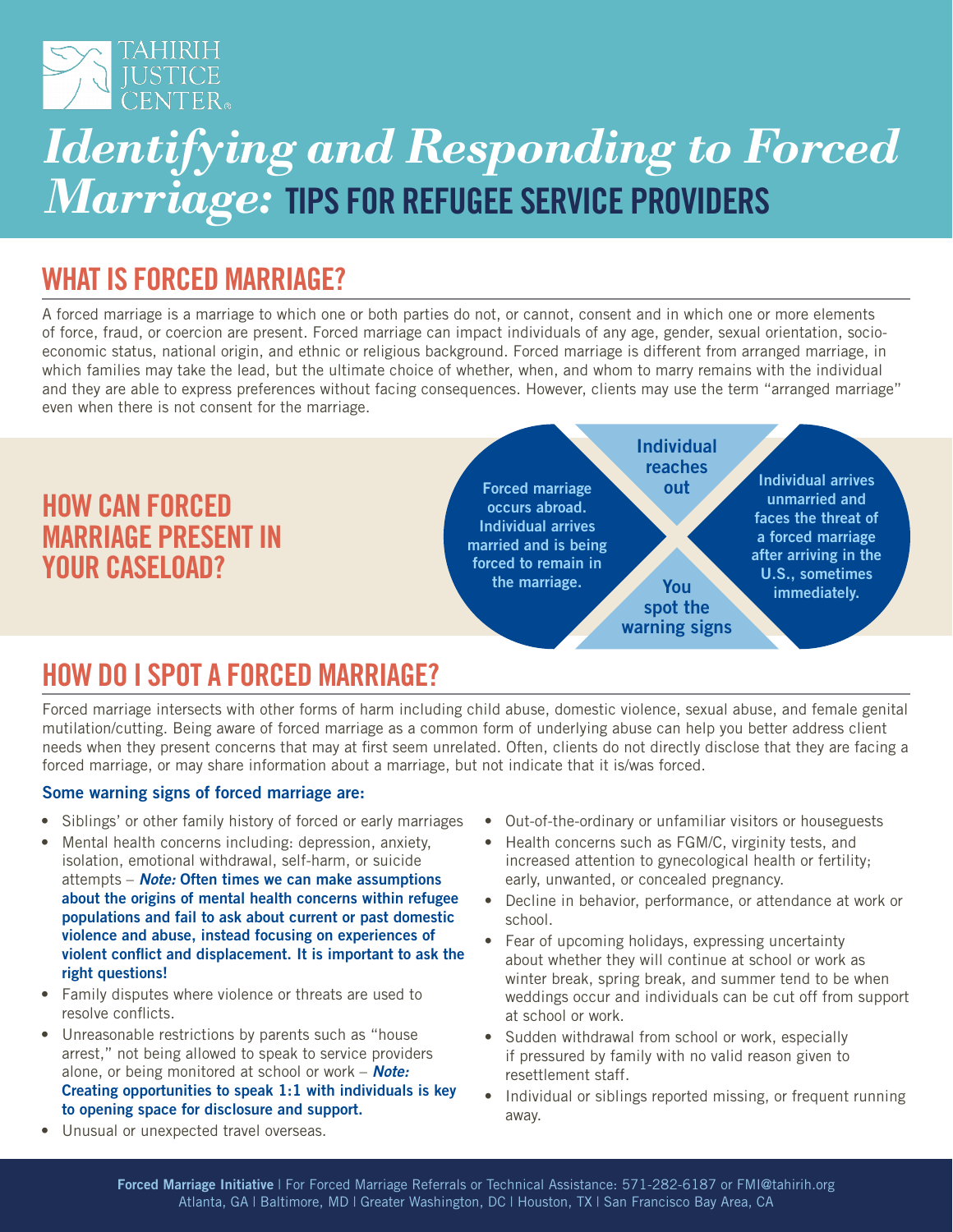## CREATE A SAFE SPACE TO TALK ABOUT FORCED MARRIAGE:

- Consider creating an excuse to speak to the individual privately—for example, say that the individual must have an assessment to place them into the right classes at school.
- Talk to individuals in a private space that is completely away from family or other close community members.
- Respect the individual's wishes to talk/not talk to someone from their particular community.
- Ensure that the individual feels safe with the interpreter. Whenever possible, use anonymous telephonic interpretation and NEVER use a family member or community member to interpret.
- ASK: How did you meet your partner/future spouse? How does marriage typically happen in your family/community? How do you feel about that for yourself? Do you feel like your preferences about whom and when you marry are being respected?
- Share information about confidentiality or limits to confidentiality as soon as possible. If the person is under 18, be aware that current child protection systems in the U.S. face challenges when confronted with forced marriage cases and standard response protocols can put individuals at greater risk of harm. If you are a mandated reporter, when working with minors it is essential to:
	- » Inform the individual as early as possible in the conversation. Explain what mandated reporting is clearly and ensure that they understand, especially the fact that someone could speak to their parents if they share certain details or information. This allows them to make an informed decision about their safety and the type of response that would be helpful for them.
	- » Contact the Forced Marriage Initiative at Tahirih for advice before reporting.
- » If a report must be made, whenever possible work with an advocate at the Tahirih Justice Center's Forced Marriage Initiative to ensure the call is handled in a way that is most strategic and beneficial to your client.
- » Before reporting, work to ensure that your client has an opportunity to safety plan with an advocate at Tahirih's Forced Marriage Initiative.

## A CLIENT DISCLOSES A FORCED MARRIAGE. WHAT DO I DO?

- Call the Forced Marriage Initiative at the Tahirih Justice Center for technical assistance—571-282-6187
- Maintain a non-judgmental attitude and take a survivor-centered approach. Remember:
	- » The line between arranged marriage and forced marriage can seem blurry to the person, to their family, and to you.
	- » Perceiving judgement about one's community, family, and culture can cause the person to feel misunderstood and reluctant to confide in you or other advocates. It is normal for individuals to disagree with their family's actions and attitudes but still love and care for them.
- » The individual may be making a traumatic decision that could result in the loss of their family and community, and may leave them feeling isolated and with little support. Validate this and be patient with uncertainty and backtracking.

#### For Forced Marriage Referrals or Technical Assistance: 571-282-6187 or FMI@tahirih.org



#### Forced Marriage Initiative PreventForcedMarriage.org | tahirih.org | fmi@tahirih.org | 571-282-6187 Atlanta, GA | Baltimore, MD | Greater Washington, DC Houston, TX | San Francisco Bay Area, CA